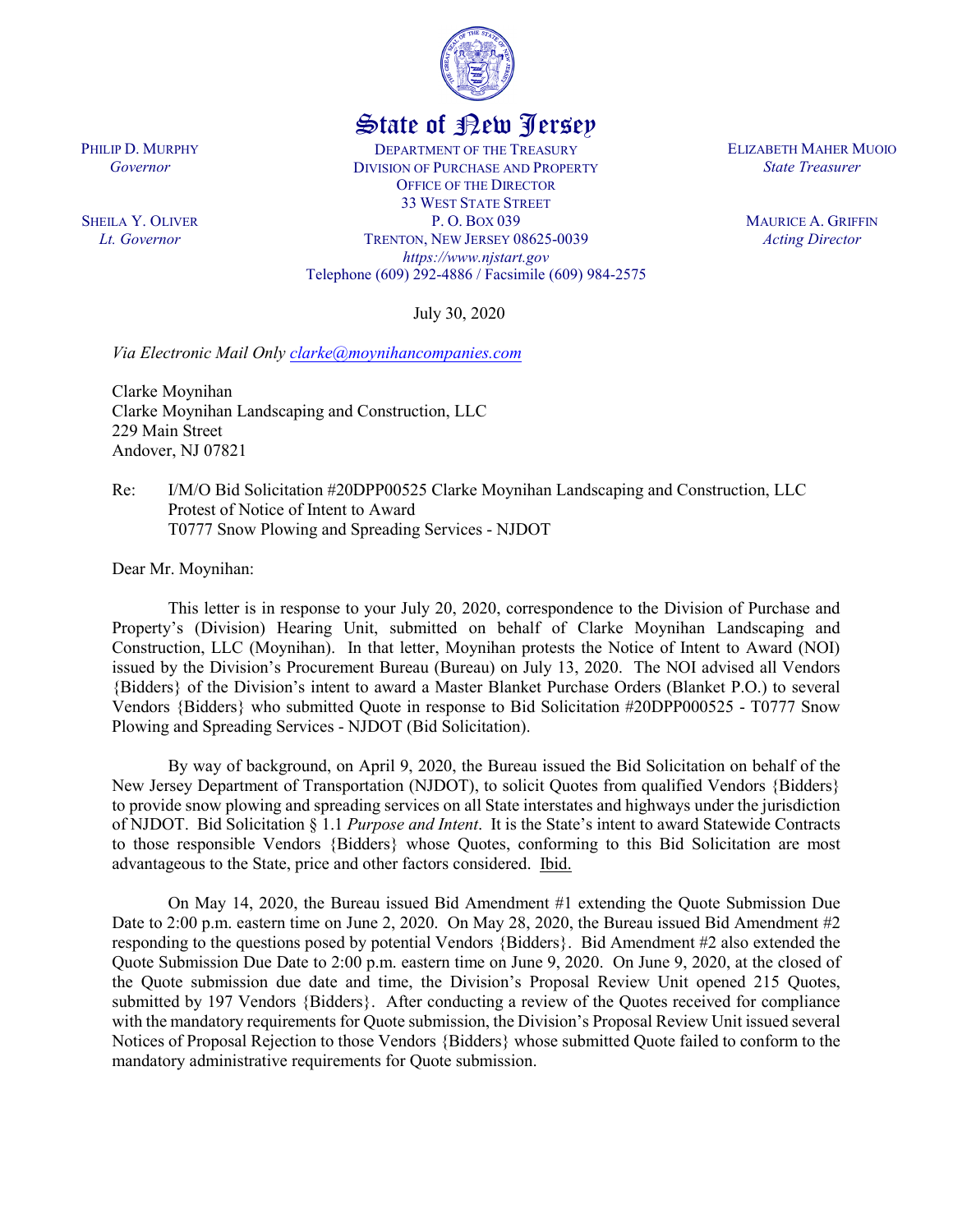The remaining Quotes were forwarded to the Bureau for review and evaluation consistent with the requirements of Bid Solicitation Section 6.7 *Evaluation Criteria*. After the review and evaluation of all Quotes received in response to the Bid Solicitation was completed, the Bureau completed a Recommendation Report which recommended Blanket P.O. awards to those responsible Vendors {Bidders} whose Quotes, conforming to the Bid Solicitation are most advantageous to the State, price and other factors considered. On July 13, 2020, the NOI was issued advising all Vendors {Bidders} that it was the State's intent to award a Blanket P.O.s consistent with the Bureau's Recommendation Report.<sup>[1](#page-1-0)</sup> As it relates to Moynihan, the Recommendation Report stated in part:

> The Quote submitted by Clarke Moynihan Landscaping & Construction LLC (Clarke Moynihan) was deemed by the Bureau to be partially responsive to mandatory requirements of the Bid Solicitation. The Vendor {Bidder} is in compliance with ownership disclosure, certification of noninvolvement in prohibited activities in Iran, business registration, MacBride Principles, disclosure of investigations and actions involving bidder, and source disclosure requirements.

> Clarke Moynihan submitted a Quote for Snow Plowing Services only. The Bureau determined that Clarke Moynihan was non-responsive for Snow Plowing Price Lines 39 and 40 due to its failure to provide the Hauling Rate, as required by Bid Solicitation Section 4.4.5.2.1(D-2), Snow Plowing and Hauling Services Price Sheet Instructions, which states the following: "If the hauling rate is required for a price line, the Vendor {Bidder} must provide a per truck hauling rate in order to be considered eligible for award of the respective price line. Failure to provide hauling pricing for a price line listed above shall result in the Quote being deemed non-responsive and ineligible for award of that respective price line."

> *Clarke Moynihan was deemed responsive for all other Snow Plowing Price Lines bid. Clarke Moynihan provided both 1st and 2nd Preference pricing for some Snow Plowing Price Lines. In accordance with Bid Solicitation Section 4.4.5.2.1, Snow Plowing and Hauling Services Price Sheet Instructions, the Bureau only evaluated the 2nd Preference pricing in these instances.*

[Recommendation Report, p. 23-24, *emphasis added*.]

l

The Bureau recommended that Moynihan be awarded the following price lines: 37, 80, 83, and, 91.

On July 20, 2020, the Division received Moynihan's letter stating the following:

This letter is sent with the intent to resolve a dispute regarding providing our own plowing equipment, and the use of the State of New Jersey's equipment. When we submitted our bid pricing proposal, we had not taken into consideration that the pricing bid with our own equipment would be voided, had we given alternative prices for The State Of New Jersey's equipment as well. Therefore, it appears we were ineligible to receive an indeed award for numerous routes, based on this rule, for example (Line

<span id="page-1-0"></span><sup>&</sup>lt;sup>1</sup> The list of Vendors {Bidders} who are recommended to receive a Blanket P.O. award are listed in the Bureau's July 9, 2020 Recommendation Report.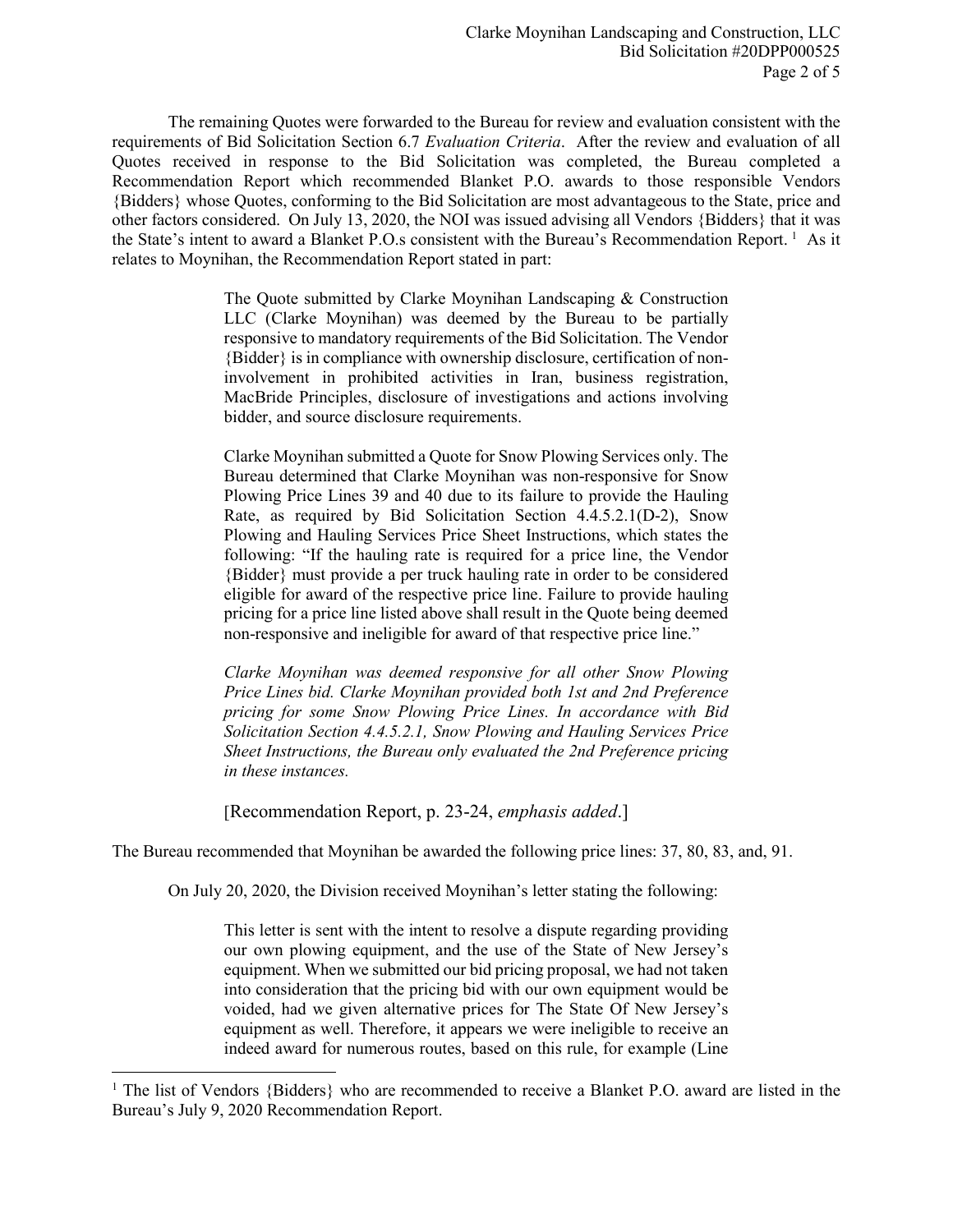Item 24) we would have been low bidder with our own equipment, among others.

However, being that we have the equipment ready to deploy for our *intended, awarded* routes, and we have submitted pricing for such, we are requesting that we be granted the ability to use that equipment on our intended awarded routes, and that the intended award be changed to reflect this request. We believe it may be in the states (sic) best interest for us to provide this equipment based on their preferences as well it be in our best interest as well, being we own the equipment, and maintain the staff to do so, and also being that was ultimately our intent.

In summary, Moynihan requests that it be permitted to use its own equipment for awarded price lines rather than equipment to be provided by NJDOT.

In consideration of Moynihan's protest, I have reviewed the record of this procurement, including the Bid Solicitation, the submitted Quotes, the relevant statutes, regulations, and case law. This review of the record has provided me with the information necessary to determine the facts of this matter and to render an informed Final Agency Decision on the merits of the protest. I set forth herein the Division's Final Agency Decision.

The record of this procurement reveals that in submitting a Quote for snow plowing and hauling services, Vendors {Bidders} had the option to submit Quote pricing for a "Class A and/or Class B Snow Plowing Truck – With Snow Plow (snow plows provided by Vendor {Contractor})" or Class A and/or Class B Snow Plowing Truck – Without Snow Plow (snow plows provided by NJDOT)." Bid Solicitation Section 4.4.5.2.1 Snow Plowing and Hauling Services Price Sheet Instructions. Further, in evaluating the Quotes received, Bid Solicitation Section 6.7.1.1 Snow Plowing and Hauling Services advised Vendors {Bidders} "If a Vendor {Bidder} provides unit pricing for both the 1st Preference and 2nd Preference options of a price line, only the 2nd Preference pricing shall be considered and evaluated."

| T0777 - Snow Plowing and Spreading Services - NJDOT<br><b>State-Supplied Price Sheet</b><br><b>Snow Plowing and Hauling Services</b> |                                                                                                                                                                                                                                                                                                                                                 |                |                              |                                                                                                                              |                                                                                                                 |                                                                    |                                                  |  |
|--------------------------------------------------------------------------------------------------------------------------------------|-------------------------------------------------------------------------------------------------------------------------------------------------------------------------------------------------------------------------------------------------------------------------------------------------------------------------------------------------|----------------|------------------------------|------------------------------------------------------------------------------------------------------------------------------|-----------------------------------------------------------------------------------------------------------------|--------------------------------------------------------------------|--------------------------------------------------|--|
|                                                                                                                                      | Vendor {Bidder} Name:                                                                                                                                                                                                                                                                                                                           |                |                              |                                                                                                                              |                                                                                                                 |                                                                    |                                                  |  |
|                                                                                                                                      | Please reference Section 4.4.5.2 of the Bid Solicitation                                                                                                                                                                                                                                                                                        |                |                              |                                                                                                                              |                                                                                                                 |                                                                    |                                                  |  |
| LINE NO                                                                                                                              | <b>DESCRIPTION</b>                                                                                                                                                                                                                                                                                                                              | QTY            | UNIT                         | <b>1ST PREFERENCE:</b><br>ALL-INCLUSIVE HOURLY RATE:<br><b>CLASS A AND/OR CLASS B SNOW</b><br>PLOWING TRUCK - WITH SNOW PLOW | 2ND PREFERENCE:<br>ALL-INCLUSIVE HOURLY RATE: CLASS A<br>ANDIOR CLASS B SNOW PLOWING TRUCK<br>WITHOUT SNOW PLOW | ALL-INCLUSIVE HOURLY<br><b>RATE SNOW PLOWING</b><br>SUPERINTENDENT | ALL-INCLUSIVE HOURLY<br><b>RATE HAULING ONLY</b> |  |
| 37                                                                                                                                   | SNOW PLOWING SERVICES - D.O.T.<br>REGION: NORTH CREW 218 NETCONG<br>SUBREGION: N2<br>SNOW SECTION: 5218263<br>INT 80, FROM COUNTY RT 517, ALLAMUCHY TWP TO RT 205/183 ROXBURY TWP, INCLUDING RAMPS (MP 19.9<br>TO MP 27.2)<br>RT 200, FROM RT 183 MT OLIVE TWP TO ACORN STREET, STANHOPE BORO (MP 95.7 TO 96.4)<br>NUMBER OF TRUCKS REQUIRED: 8 | $\overline{1}$ | <b>HOURLY</b><br><b>RATE</b> |                                                                                                                              | $228.00$ \$175.00 858.00                                                                                        |                                                                    |                                                  |  |
|                                                                                                                                      | SNOW PLOWING SERVICES - D.O.T.                                                                                                                                                                                                                                                                                                                  |                |                              |                                                                                                                              |                                                                                                                 |                                                                    |                                                  |  |

In response to price line 37, 80, 83, and, 91, Moynihan submitted the following: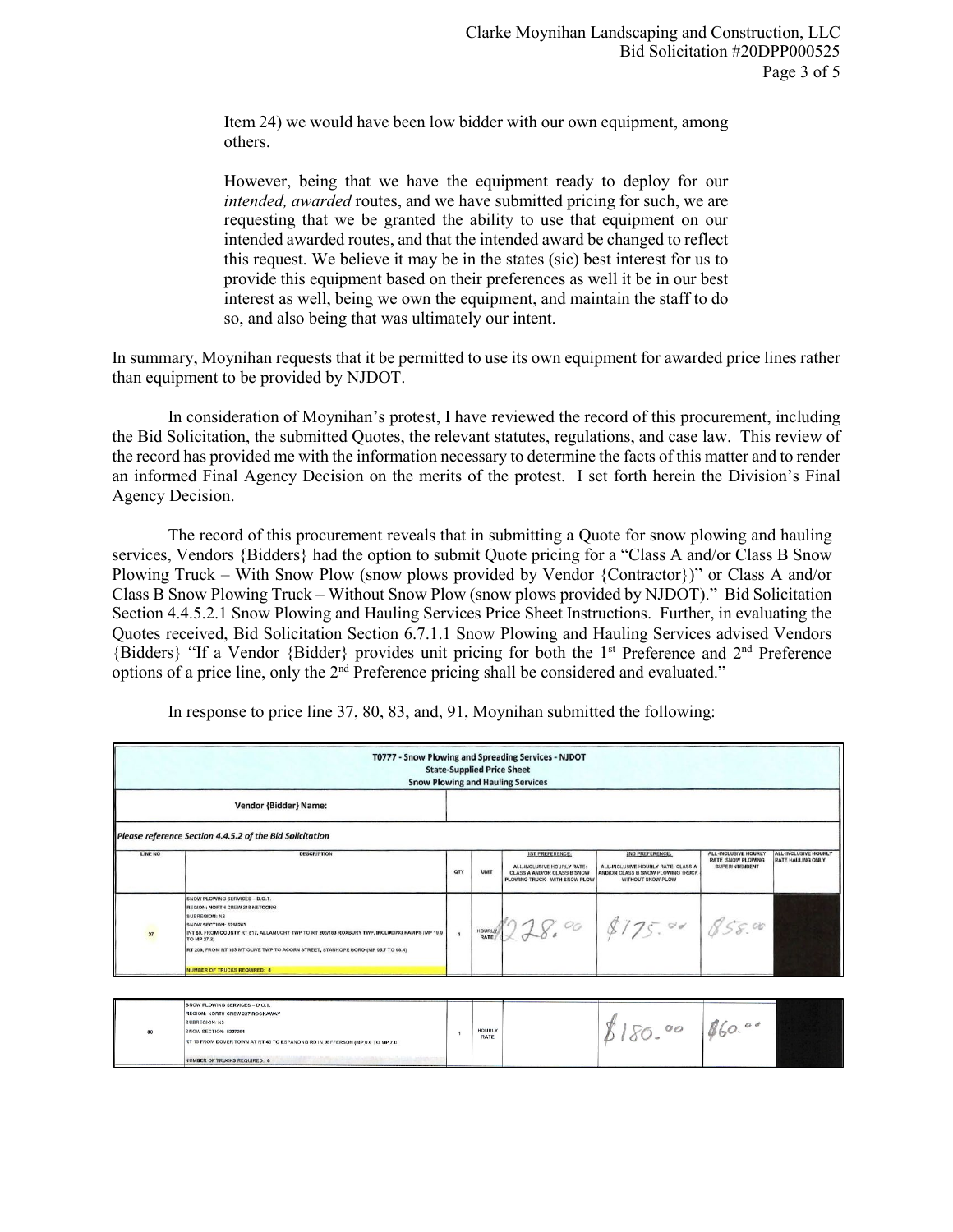| SNOW PLOWING SERVICES - D.O.T.<br>REGION: NORTH CREW 227 ROCKAWAY<br>SUBREGION: N2<br>83<br><b>SNOW SECTION: 5227264</b><br>RT 15 FROM ESPANONG RD IN JEFFERSON TO RT 181 IN SPARTA (MP 6.85 TO MP 14.2)<br>NUMBER OF TRUCKS REQUIRED: 7 |  | <b>HOURL</b><br>RATE<br>$\overline{\phantom{a}}$ | 0O |  | 00 |  |
|------------------------------------------------------------------------------------------------------------------------------------------------------------------------------------------------------------------------------------------|--|--------------------------------------------------|----|--|----|--|
|------------------------------------------------------------------------------------------------------------------------------------------------------------------------------------------------------------------------------------------|--|--------------------------------------------------|----|--|----|--|

| SNOW PLOWING SERVICES - D.O.T.<br>REGION: NORTH CREW 229 YELLOW FRAME<br>SUBREGION: N1<br><b>SNOW SECTION: 5229263</b><br>$\mathbf{a}$<br>RT 206 FROM ACORN STREET STANHOPE BORO TO NORTH OF NEWTON TOWN INCLUDING NEWTON<br>SQUARE (MP 98.4 TO MP 110.0)<br>NUMBER OF TRUCKS REQUIRED: 6 |  | <b>HOURLY</b><br><b>RATE</b> | ex | $\mathcal{O}$ | a<br>ØΨ |  |
|-------------------------------------------------------------------------------------------------------------------------------------------------------------------------------------------------------------------------------------------------------------------------------------------|--|------------------------------|----|---------------|---------|--|
|-------------------------------------------------------------------------------------------------------------------------------------------------------------------------------------------------------------------------------------------------------------------------------------------|--|------------------------------|----|---------------|---------|--|

Additionally, the record of this procurement reveals that seven Vendors {Bidders} submitted Quotes which were responsive to price line 37, of those Vendors {Bidders} only Moynihan submitted pricing for both the first and second preference. For price line 80, seven Vendors {Bidders} submitted Quotes which were responsive to price line 80, of those Vendors {Bidders} only one Vendor {Bidder}, not Moynihan, submitted pricing for both the first and second preference. For price line 83, seven Vendors {Bidders} submitted Quotes which were responsive to price line 83, of those Vendors {Bidders} only Moynihan and one other Vendor {Bidder} submitted pricing for both the first and second preference. In response to price line 91, four Vendors {Bidders} submitted Quotes which were responsive to price line 91, only Moynihan submitted pricing for both the first and second preference.

Based on the evaluation methodology set forth in the Bid Solicitation, Moynihan's Quote was evaluated using the submitted pricing for the second preference.

The New Jersey Courts have long recognized that the purpose of the public bidding process is to "secure for the public the benefits of unfettered competition." *Meadowbrook Carting Co. v. Borough of Island Heights*, 138 N.J. 307, 313 (1994). To that end, the "public bidding statutes exist for the benefit of the taxpayers, not bidders, and should be construed with sole reference to the public good." *Borough of Princeton v. Board of Chosen Freeholders*, 169 N.J. 135, 159-60 (1997). The objective of New Jersey's statutory procurement scheme is "to guard against favoritism, improvidence, extravagance and corruption; their aim is to secure for the public the benefits of unfettered competition." *Barrick v. State of New Jersey*, 218 N.J. 247, 258 (2014) (*citing*, *Keyes Martin & Co. v. Dir. of Div. of Purchase and Prop*., 99 N.J. 244, 256 (1985)). With respect to the price lines in question, I find that the Bureau conducted its evaluation of the Quotes received consistent with the evaluation methodology set forth in the Bid Solicitation. Doing so ensured that there was no favoritism, improvidence, extravagance and corruption in the evaluation of the Quotes received.

In the protest, Moynihan acknowledges that it misread the requirements of the Bid Solicitation and asks that the Bureau award it the first preference contrary the submission requirements and evaluation methodology set forth in the Bid Solicitation. The Bureau cannot now allow Moynihan to amend its submitted Quote as if it had only submitted pricing for the first preference or award it the first preference in conflict with the requirements of the Bid Solicitation. Permitting Moynihan to amend its Quote at this juncture would result in an impermissible amendment of the Quote, which the Division cannot allow as doing so would be contrary to the Court's holding in *In re Protest of Award of On-Line Games Prod. & Operation Servs. Contract*, Bid No. 95-X-20175, 279 N.J. Super. 566, 597 (App. Div. 1995). In *On-Line Games* the Appellate Division held that "in clarifying or elaborating on a proposal, a bidder explains or amplifies what is already there. In supplementing, changing or correcting a proposal, the bidder alters what is there. It is the alteration of the original proposal which was interdicted by the RFP". Additionally, the Division cannot amend the evaluation methodology after the Quote opening as to do so would result in an unlevel playing field, as other Vendors {Bidders} having read the requirements of the Bid Solicitation, submitted Quote for only the  $1<sup>st</sup>$  or the  $2<sup>nd</sup>$  preference.